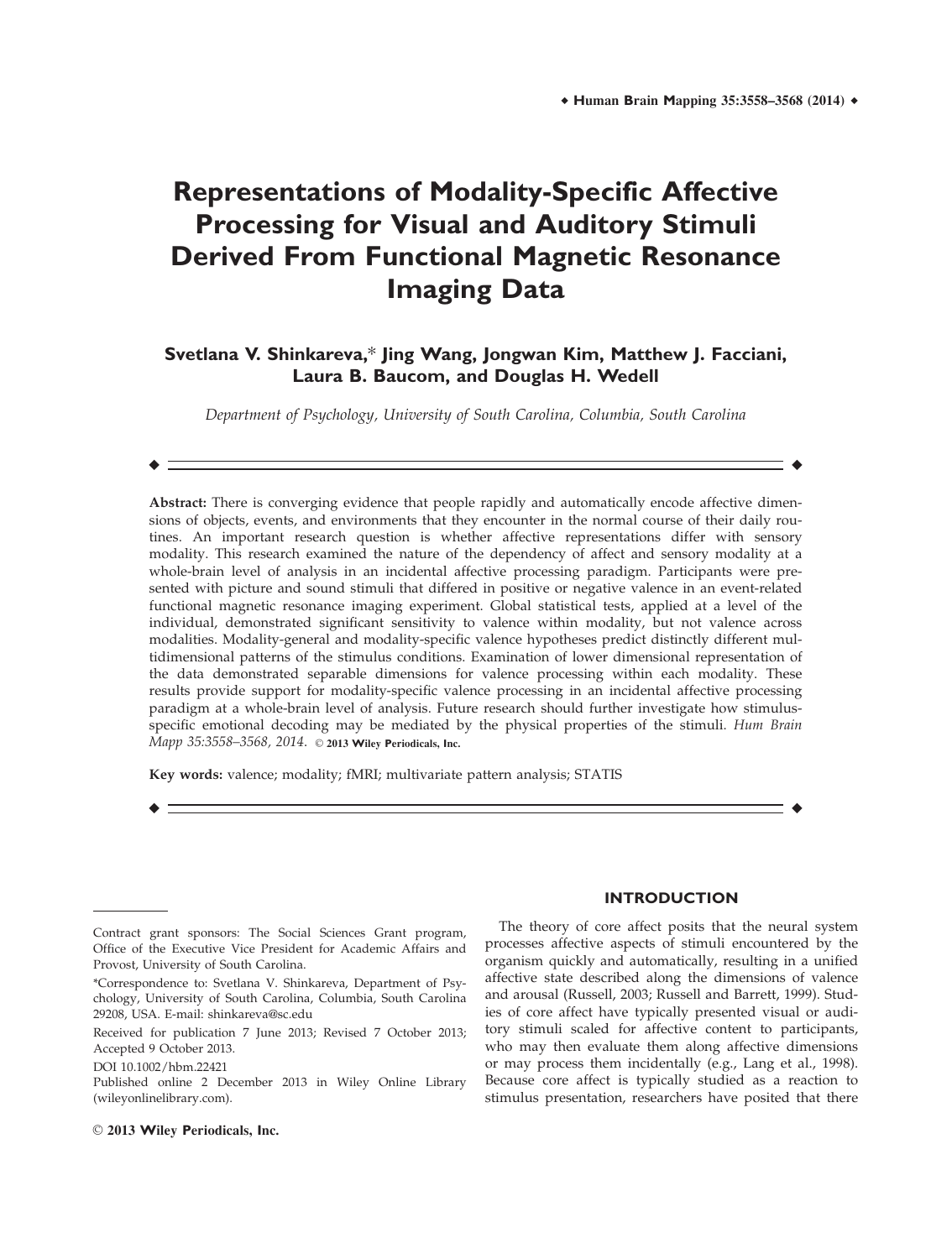may be two functional systems involved in processing the affective content of the stimuli (Barrett and Bliss-Moreau, 2009). The first system is conceived as a sensory-integration network that is modality-specific, so that visual stimuli are processed in a different network than auditory stimuli. Thus, affective processing within the sensory-integration network would likely be modality-specific, with different neural encoding of affective sounds than of affective pictures. A second functional subsystem for core affect processing is the visceromotor network (Barrett and Bliss-Moreau, 2009). In this network an affective response is generated to the stimulus, with this response likely to be modalitygeneral so that negatively valenced sounds may be processed in a similar way as negatively valenced pictures.

The study presented here explores how modality-specific and modality-general encoding may be distinguished using functional magnetic resonance imaging (fMRI) methodology in three different ways. All three approaches are based on a multivariate pattern analysis framework in which distributed patterns of activation across multiple voxels contribute to the representation of the affective state. The first approach is based on decoding affective states. If modalitygeneral processing is occurring, then one would expect that not only should affect be decoded within a given modality but also that cross-modality decoding of affect should occur. If only modality-specific processing of affect is occurring, then decoding should be successful within modality, but not across modalities.<sup>1</sup>

The second approach is an analysis of the variance associated with different contrasts applied to each voxel. If modality-general affective processing is occurring, then one would expect the variance of a global affective contrast that ignores modality differences to be significantly greater than chance. If modality-specific processing dominates, then modality-specific affective contrasts should be significant and modality-general contrasts should not.

The third approach does not utilize significance testing, but rather visualization methods. Possible representations that might arise when modeling similarity of neural responses to positively and negatively valenced visual or auditory stimuli are illustrated in Figure 1. Panel A portrays the modality-general valence hypothesis, with principal components representing modality and valence, respectively, and stimulus locations indicating a common valence component that functions in the same way for both modalities. Panel B portrays a three-component representation of how these stimuli might be affectively represented if valence is encoded in different ways for pictures and sounds. In the three-component representation, it is clear that valence for pictures does not predict valence for sounds, and vice versa, with modality-specific components for coding picture valence and sound valence being independent of one another. The representations of Figure 1



Theory-based representations of the affective space for positive and negative valence generated by pictures and sounds. (**A**) Modality-general valence in a two-dimensional space. (**B**) Modality-specific valence in a three-dimensional space. [Color figure can be viewed in the online issue, which is available at wileyonlinelibrary.com.]

suggest that applying multidimensional scaling related methods of voxel similarity patterns (Baucom et al., 2012; Edelman et al., 1998; Kriegeskorte et al., 2008a, 2008b; Shinkareva et al., 2013) across modality-by-valence conditions may be useful in examining the nature of the dependency of affect and modality.

Following the logic outlined above, we utilized an experimental design in which we manipulated stimuli along two dimensions: modality (visual or auditory) and valence (positive or negative). The multivariate patterns of brain activity associated with experimental conditions have been previously shown to contain information that is not available in activation-based analyses (e.g., Jimura and Poldrack, 2012) and have been successfully analyzed in the study of affect (Baucom et al., 2012; Ethofer et al., 2009; Kassam et al., 2013; Kotz et al., 2013; Peelen et al., 2010; Pessoa and Padmala, 2007; Said et al., 2010; Sitaram et al., 2011; Yuen et al., 2012). These patterns can be compared across conditions to investigate the representational similarity of affective states (Shinkareva et al., 2013). Our aim was to test for modalityspecific and modality-general processing in an incidental presentation paradigm in which participants simply viewed or listened to the presented stimuli.

#### **METHODS**

#### **Participants**

Eight (four female) volunteer adults [mean age 27.75 years, standard deviation  $(SD) = 6.41$ ] from the University

<sup>&</sup>lt;sup>1</sup>Lack of cross-modal decoding, however, does not in itself demonstrate modality-specific processing.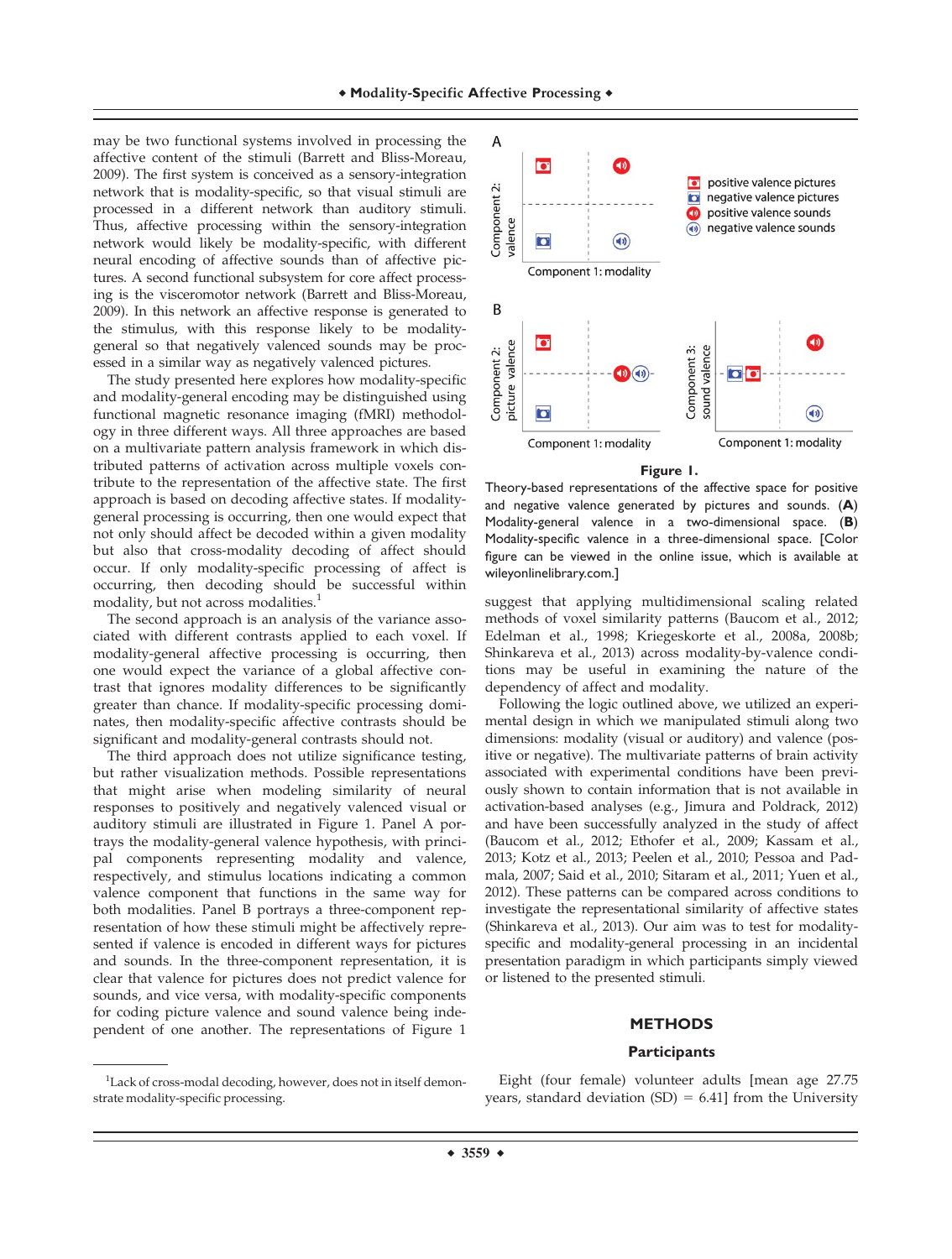of South Carolina community with normal or corrected to normal vision participated and gave written informed consent in accordance with the Institutional Review Board at the University of South Carolina.

#### **Materials**

Participants viewed affect-eliciting pairs of pictures and listened to affect-eliciting pairs of sounds that reflected positive or negative valence. A series of color photographs (e.g., baby smiling) and a series of complex (vocal and nonvocal) naturally occurring sounds (e.g., baby cooing) were sampled from the International Affective Picture System (IAPS) and International Affective Digitized Sounds (IADS) databases, respectively (Bradley and Lang, 2000; Lang et al., 2008), provided by the National Institute of Mental Health Center for the Study of Emotion and Attention. Sounds and pictures were selected based on normed valence ratings and balanced across the two valence categories on arousal ratings (Table I). Note that the positive pictures differ strongly from the negative pictures in mean valence ratings ( $M_{\text{Positive}} = 7.37$  and  $M_{\text{Negative}} = 2.24$ ) and that the positive sounds differ strongly from the negative sounds in mean valence ratings ( $M_{\text{Positive}} = 7.25$  and  $M_{\text{Ne-}}$  $_{\text{gative}}$  = 2.34). Pictures and sounds were equated on the presence of people and human voices across the two valence categories. On each trial a pair of sounds or pictures was presented so that a given trial did not have a single semantic identity.

We did not attempt to equate the selected stimuli on low-level parameters, although we tested for significant differences in low-level parameters of picture and sound stimuli. First, we measured mean saturation and brightness of pictures using MATLAB (R2010b, MathWorks) and found no significant difference in mean saturation between positive and negative pictures, whereas mean brightness was significantly different between the two conditions,  $t(22) = 2.510$ ,  $P < 0.05$ , with positive pictures brighter than negative pictures ( $M_{\text{Positive}} = 0.601$  and  $M_{\text{Negative}} =$ 0.470). This relationship is representative of the database itself (Lakens et al., 2013) based on an investigation of all IAPS and Geneva Affective Picture Database (Dan-Glauser and Scherer, 2011) pictures. Baucom et al. (2012) normalized saturation and intensity (brightness) of IAPS picture stimuli and were still able to identify affective values of pictures from fMRI data. Thus brain differences associated with valence appear to be driven by activation differences beyond those in low level vision. We also measured acoustical features of sound stimuli including mean frequency and amplitude between positive and negative sounds using Adobe Audition CS6. Positive sets did not differ from the negative sets in mean frequency (Hz), and mean amplitude (dB),  $P > 0.05$ . We note that while these stimulus sets do not differ significantly on a number of lower level features, this is not an exhaustive search of all physical characteristics of the stimuli.

#### **Experimental Paradigm**

fMRI was used to measure brain activity while participants viewed pairs of color photographs and listened to pairs of sounds designed to elicit affective states with either positive or negative valence. All stimuli were presented using E-prime software (Psychology Software Tools, Sharpsburg, PA). All picture stimuli were  $640 \times 480$ pixels and were presented in 32-bit color. Sound stimuli were delivered via Serene Sound Audio System (Resonance Technology, Northridge, CA). Each pair of picture or sound stimuli was presented for 4 s, followed by an 8 s fixation. In each case, two stimuli of the same valence and modality were presented back to back for 2 s to comprise the 4 s presentation (Fig. 2). There were four presentations of 24 unique exemplars, 12 picture pairs and 12 sound pairs, in the experiment. Participants were instructed to

|                        | Stimulus sets    |                  |                  |                  |  |  |
|------------------------|------------------|------------------|------------------|------------------|--|--|
|                        | Pictures         |                  | Sounds           |                  |  |  |
|                        | Positive valence | Negative valence | Positive valence | Negative valence |  |  |
| Identification numbers | 8170, 8180       | 9250, 9050       | 717, 311         | 260, 292         |  |  |
|                        | 8190, 5626       | 9921, 6821       | 716, 367         | 711, 626         |  |  |
|                        | 5470, 8034       | 8485, 9252       | 351, 813         | 288, 290         |  |  |
|                        | 8499, 8490       | 2811, 3500       | 364, 226         | 424, 625         |  |  |
|                        | 5629, 8030       | 9635, 6312       | 352, 363         | 276, 286         |  |  |
|                        | 8080, 8200       | 9600, 9410       | 817, 815         | 714, 719         |  |  |
| Valence                | $M = 7.37$       | $M = 2.24$       | $M = 7.25$       | $M = 2.34$       |  |  |
|                        | $SD = 0.38$      | $SD = 0.34$      | $SD = 0.77$      | $SD = 0.63$      |  |  |
| Arousal                | $M = 6.42$       | $M = 6.60$       | $M = 6.39$       | $M = 7.25$       |  |  |
|                        | $SD = 0.37$      | $SD = 0.25$      | $SD = 0.63$      | $SD = 0.47$      |  |  |

**TABLE I. Picture and sound stimulus pairings**

Note: Statistics summarize nine-point IAPS and IADS ratings of pictures and sounds in each set.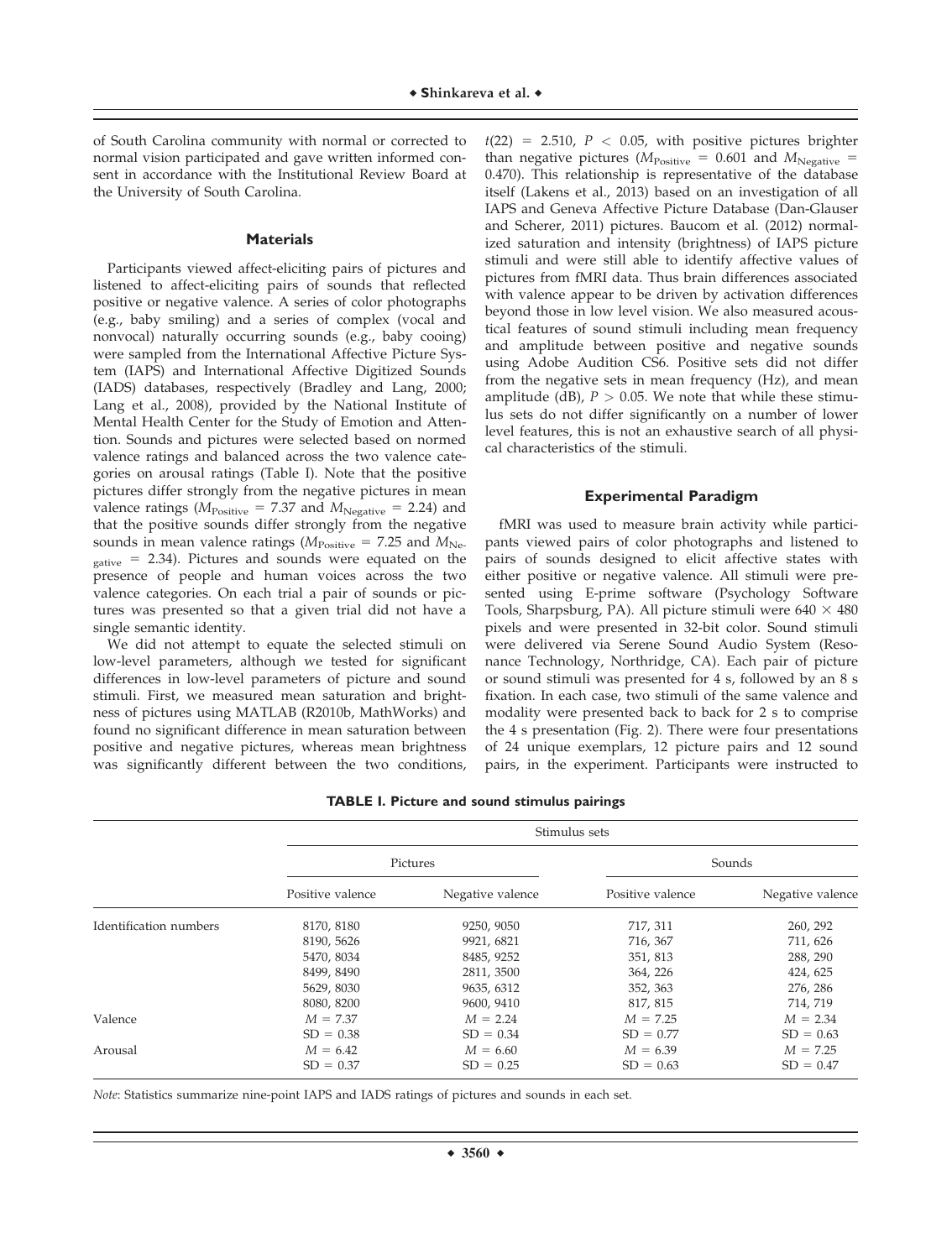

A schematic representation of the presentation timing showing two positive valence trials, picture and sound. [Color figure can be viewed in the online issue, which is available at wileyonlinelibrary.com.]

focus on the fixation cross in the center of the screen throughout the experiment. The presentation sequence was block randomized with the restriction that no affectby-modality condition was presented twice in a row.

After the scanner session, participants completed a behavioral task in which each of the 12 picture pairs and 12 sound pairs was presented 10 times in random order. After each presentation, participants rated on a 9-point scale their affective reaction to the stimuli on one of the following dimensions: angry, anxious, calm, disgusted, excited, happy, negative, positive, relaxed and sad. Correlations of the pattern of ratings across the 24 stimuli were then used to scale affective reactions to the stimuli.

#### **fMRI Procedure**

MRI data were acquired on a Siemens Magnetom Trio 3.0T whole-body scanner (Siemens, Erlangen, Germany) at the McCausland Center for Brain Imaging at the University of South Carolina. The functional images were acquired using a single-shot echo-planar imaging pulse sequence [repetition time  $(TR) = 2,200$  ms, echo time  $(TE)$  $=$  35 ms, and 90 $^{\circ}$  flip angle] with a 12-channel head coil. Thirty-six 3-mm thick oblique-axial slices were imaged in interleaved scanning order with no gap. The acquisition matrix was  $64 \times 64$  with 3 mm  $\times$  3 mm  $\times$  3 mm voxels. Functional data was acquired using slow event-related design in a single session. High-resolution whole-brain anatomical images were acquired using a standard T1 weighted 3D MP-RAGE protocol (TR =  $2,250$  ms, TE = 4.18 ms, field of view = 256 mm, flip angle=  $9^{\circ}$ , and voxel size=1 mm  $\times$  1 mm  $\times$  1 mm) to facilitate normalization of the functional data.

#### **fMRI Data Processing and Analysis**

Data processing and statistical analyses were performed in MATLAB environment using standard procedures in Statistical Parametric Mapping software (SPM 8; Wellcome Department of Cognitive Neurology, London, UK). The data were corrected for motion and linear trend. Structural data were segmented into white and gray matter to facilitate the normalization. Functional and anatomical images were coregis-

tered and spatially normalized into the standard Montreal Neurological Institute space based on T1-derived normalization parameters. Before statistical tests and lower dimensional representation analyses the data were smoothed with an 8 mm full width at half maximum Gaussian kernel.

A general linear model (GLM) was fit at each voxel by convolving the canonical hemodynamic response function with onsets for the conditions of interest, including six motion parameters as nuisance regressors. Low-frequency noise was removed by a filter with a cutoff of 128 s and serial correlations were taken into account using an autocorrelation model AR(1). For multivoxel pattern analysis, a regressor for each of the 96 conditions (12 exemplars  $\times$  2 modalities  $\times$  4 presentations) was entered into the GLM. Patterns of activation were formed by beta estimates for each of 96 conditions scaled by the square root of the estimated residual variance for each voxel (Misaki et al., 2010). Furthermore, the data for each condition were standardized across voxels to have zero mean and unit variance (Pereira et al., 2009). For statistical tests 24 betas, one for each of the 24 unique exemplars, were estimated based on four presentations each. Finally, for lower dimensional representation analyses eight betas were estimated in total, one for odd and one for even trials for each modality-by-valence combination so that these eight exemplars did not share stimuli in common. We have used multiple trials to obtain more stable beta estimates (Connolly et al., 2012) and to further diminish the effects of semantic identity for this analysis. The eight beta maps were scaled by the square root of the estimated residual variance for each voxel (Misaki et al., 2010).

#### **Multivariate Pattern Analyses**

The multivariate pattern analysis methods employed in this work are similar to those that have been successfully used in our other studies (Baucom et al., 2012; Shinkareva et al., 2011; Wang et al., 2013). Multinomial logistic regression and logistic regression classifiers (Bishop, 2006) were trained to identify patterns of brain activity associated with affect-eliciting visual and auditory stimuli. Fourcategory classification was performed to identify one of the four conditions associated with affect-eliciting stimuli: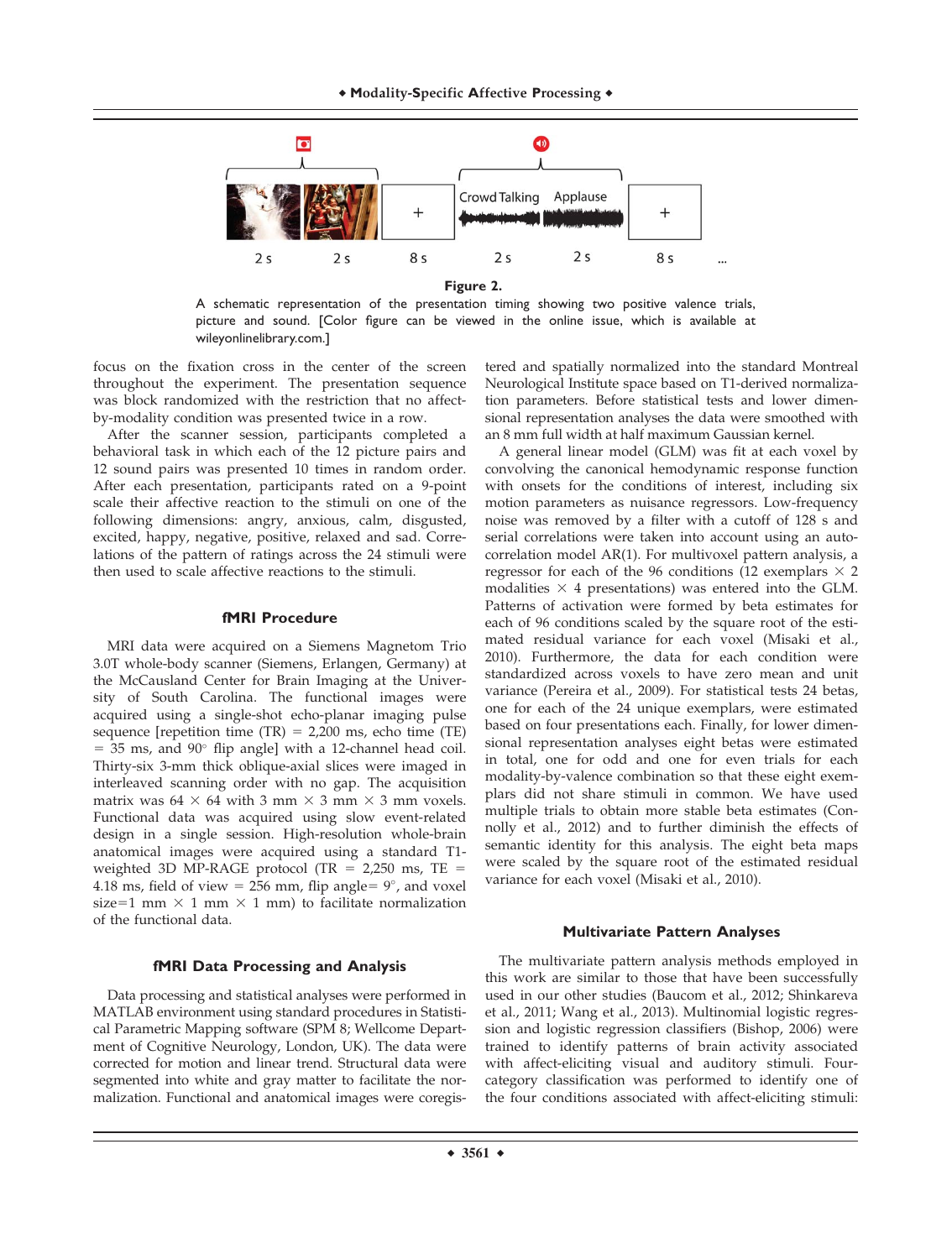visual positive-valence trials (VP), auditory positive-valence trials (AP), visual negative-valence trials (VN), and auditory negative-valence trials (AN). In addition, two-way classifications were performed to identify positive-valence or negative-valence trials within visual and auditory modality separately, as well as positive-valence or negative-valence trials across the two modalities.

Classification performance was evaluated with fourfold cross-validation, where each fold corresponded to one presentation of the 24 exemplars. Before classification, trials were divided into training and test sets. To reduce the size of and the noise in the data, we performed feature (voxel) selection on the training set only. For each cross-validation fold, a mean of standardized and scaled beta values was calculated across the three replications for each exemplar. A voxel was selected if the absolute value of a mean score surpassed a given threshold for at least one of the 24 exemplars. The classifier was constructed using the selected features from the training set and was applied subsequently to the unused test set. Classification accuracies were computed based on the average classification accuracy across the four cross-validation folds. Statistical significance for the classification accuracies was evaluated by comparison to an empirically derived null distribution constructed by 2,000 noninformative permutations of labels in the training set.

We report the main classification results for multiple threshold levels, rather than deciding upon an arbitrary threshold. For conciseness, confusion matrices and twoway classification accuracies are reported for a single, representative threshold level.

#### **Testing Modality-Specific and Modality-General Hypotheses**

One beta was estimated for each of the 24 unique exemplars based on the four replications. To provide a statistical test of modality-specific hypothesis for each individual, we compared the SD of contrasts reflected in the 2 (modality)  $\times$  2 (valence) design across all gray matter voxels (adjusted probability  $\geq 0.6$  based on SPM segmentation) to contrasts that were orthogonal to the design contrasts. We generated five sets of design-related contrasts to test sensitivity to: (1) visual versus auditory trials, (2) positive versus negative trials, (3) visual-positive versus visual-negative trials, (4) auditory-positive versus auditory-negative trials, and (5) the two-way interaction (visual-positive and auditory-negative versus visual-negative and auditory-positive trials). The sampling distribution of SDs under the null hypothesis was modeled by generating 10,000 contrasts that were orthogonal to the design contrasts.

#### **Lower Dimensional Representation**

STATIS (Lavit et al., 1994), a generalization of principal components analysis for multiple matrices, was used to investigate the lower dimensional representation of affective space from the functional pattern of whole-brain activity elicited by viewing pictures and listening to sounds from each of the two valence categories. This technique has been previously used in neuroimaging literature (Abdi et al., 2009; Churchill et al., 2012; Kherif et al., 2003; O'Toole et al., 2007; Shinkareva et al., 2008, 2012) and is reviewed in great detail in Abdi et al. (2012). A single  $8 \times 8$  conditionby-condition cross-product matrix was constructed for each participant and these individual cross-product matrices were then analyzed by STATIS. Briefly, a compromise matrix, representing the agreement across individual crossproduct matrices, was computed as a weighted average of individual cross-product matrices. Participant weights were derived from the first principal component of the participant-by-participant similarity matrix. Pairwise participant similarity was evaluated by the RV-coefficient (Robert and Escoufier, 1976), a multivariate generalization of the Pearson correlation coefficient to matrices. A compromise matrix was further analyzed by principal components analysis.

We examined the lower dimensional representations derived from the different subsets of voxels using feature selection described above. Crucially, the feature selection method focused on excluding voxels that were not related to any of the exemplars and was not informed about modality or valence contrasts. We describe the behavior of STATIS results for multiple threshold levels and present the results for a single, representative threshold level, for conciseness.

#### **Analysis of Behavioral Ratings**

The correlation matrix generated for the 24 exemplars for each participant was submitted to multidimensional scaling. Scale values from the first dimension were used as an index of the positive or negative reaction to each stimulus pair. Scale values were then evaluated using a 2 (modality)  $\times$  2 (valence)  $\times$  6 (exemplar) repeated measures analysis of variance.

#### **RESULTS**

#### **Behavioral Ratings**

Scale values from the first dimension of multidimensional scaling solutions of behavioral ratings for each participant were submitted to a 2 (modality)  $\times$  2 (valence)  $\times$ 6 (exemplar) repeated measures analysis of variance. Only two effects were statistically significant. First, there was a main effect of valence,  $F(1, 7) = 140.9$ ,  $P < 0.001$ , with the mean for positive pairs (0.87) significantly greater than for negative pairs  $(-0.87)$ . Second, there was a significant valence-by-modality interaction,  $F(1, 7) = 19.5$ ,  $P < 0.01$ , in which the difference in valence values was greater for visual stimuli ( $M_{\text{Positive}} = 0.94$  and  $M_{\text{Negative}} = -1.03$ ) than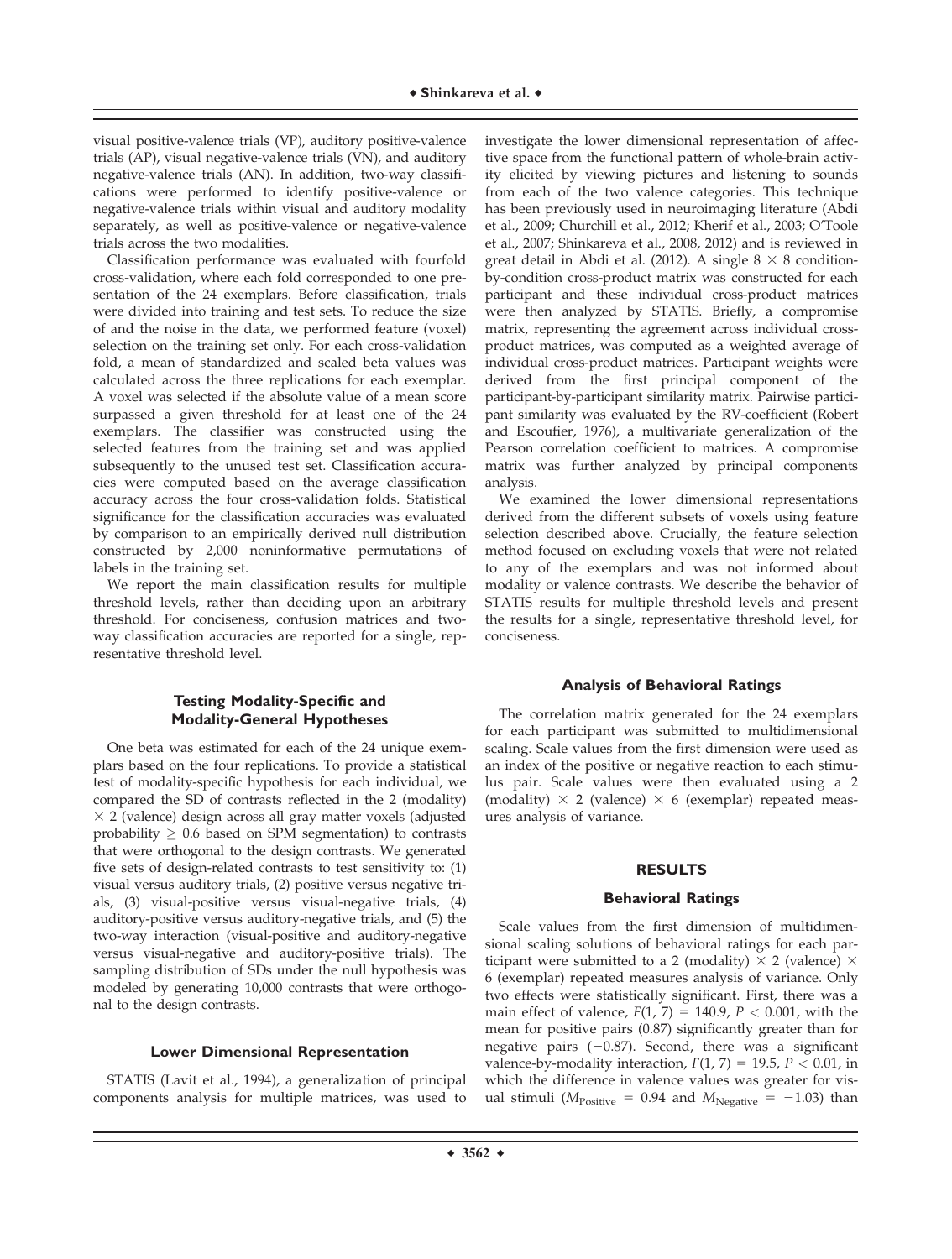for auditory stimuli ( $M_{\text{Positive}} = 0.79$  and  $M_{\text{Negative}} =$  $-0.71$ ). The reduced valence differences for sounds may be due to ambiguity in identifying the 2 s samples of the sounds. Nevertheless, the valence differences for both modalities were highly reliable, as revealed by simple effect contrasts,  $F(1, 7) = 229.3$ , partial  $\eta^2 = 0.970$  for pictures and  $F(1,7) = 72.0$  for sounds, partial  $\eta^2 = 0.911$ , Ps  $< 0.001$ .

#### **Identification of Affective States**

We examined whether the patterns of activity associated with affect-eliciting visual and auditory stimuli had identifiable neural signatures. First, a classifier was trained for each participant to determine if patterns of activity associated with affect-eliciting pictures and sounds were identifiable based on whole-brain activation patterns. For all participants, accuracies for classification of the four conditions (VP, VN, AP, and AN) significantly ( $P < 0.05$ ) exceeded the chance level (0.25) for all the examined levels of thresholds (Fig. 3A). Examination of confusion matrices revealed that although most errors were made within the two modalities, the above chance classification accuracies could not be solely attributed to the modality. For conciseness, we present further results for a single feature selection cutoff, 2.8. The confusion matrices along with classification accuracies for each of the participants are shown in Figure 3B. The highest classification accuracy that was achieved for any of the participants was 0.71, compared to 0.25 chance level. Second, we attempted to identify valence within each of the modalities separately. We were able to identify valence for five of the eight participants in either modality ( $P < 0.05$ ). These are the same participants that showed clear diagonal pattern in the confusion matrices for four-way classification (Fig. 3B). The highest classification accuracy that was achieved for valence identification was 0.81 for pictures and 0.73 for sounds, compared to 0.50 chance level. Third, we attempted to identify valence across the two modalities (i.e., training on valence elicited by sounds data and predicting valence elicited by pictures). These classification accuracies were at chance level.

In auxiliary analyses we investigated whether information in primary sensory cortices is required for valence identification. First, we have attempted to identify valence in picture or sound data based solely on information in the corresponding primary sensory cortices (BA 17 for visual and BA 41 and 42 for auditory stimuli). These analyses did not use feature selection. Above-chance accuracies were found in four of the eight participants for picture data and in three of the eight participants for sound data. Second, we trained the classifiers to identify valence in picture or sound data excluding the corresponding primary sensory cortices. We were able to identify valence in pictures for five of the eight participants and valence in sounds for four of the eight participants. Taken together, these results suggest that there are significant pattern differences, not solely attributable to low-level parameters of



#### **Figure 3.**

(A) Four-way classification accuracies across the 8 participants, summarized by box plots, are shown for different feature selection thresholds. (B) Confusion matrices and the corresponding classification accuracies for the 8 participants, ordered by classification accuracies, are shown for 2.8 feature selection threshold. [Color figure can be viewed in the online issue, which is available at wileyonlinelibrary.com.]

the stimuli, among the two valence categories within each of the modalities and, therefore, the internal representation of affect could be examined further.

#### **Testing Modality-Specific and Modality-General Hypotheses**

To examine whether the data for each participant are consistent with modality-specific or modality-general hypotheses, we compared the SD of contrasts reflected in the 2 (modality)  $\times$  2 (valence) design across all gray matter voxels to contrasts that were orthogonal to the design contrasts. All eight participants exhibited significant ( $P <$ 0.01) contrasts for modality. Seven of the eight participants exhibited significant ( $P < 0.01$ ) contrasts for valence within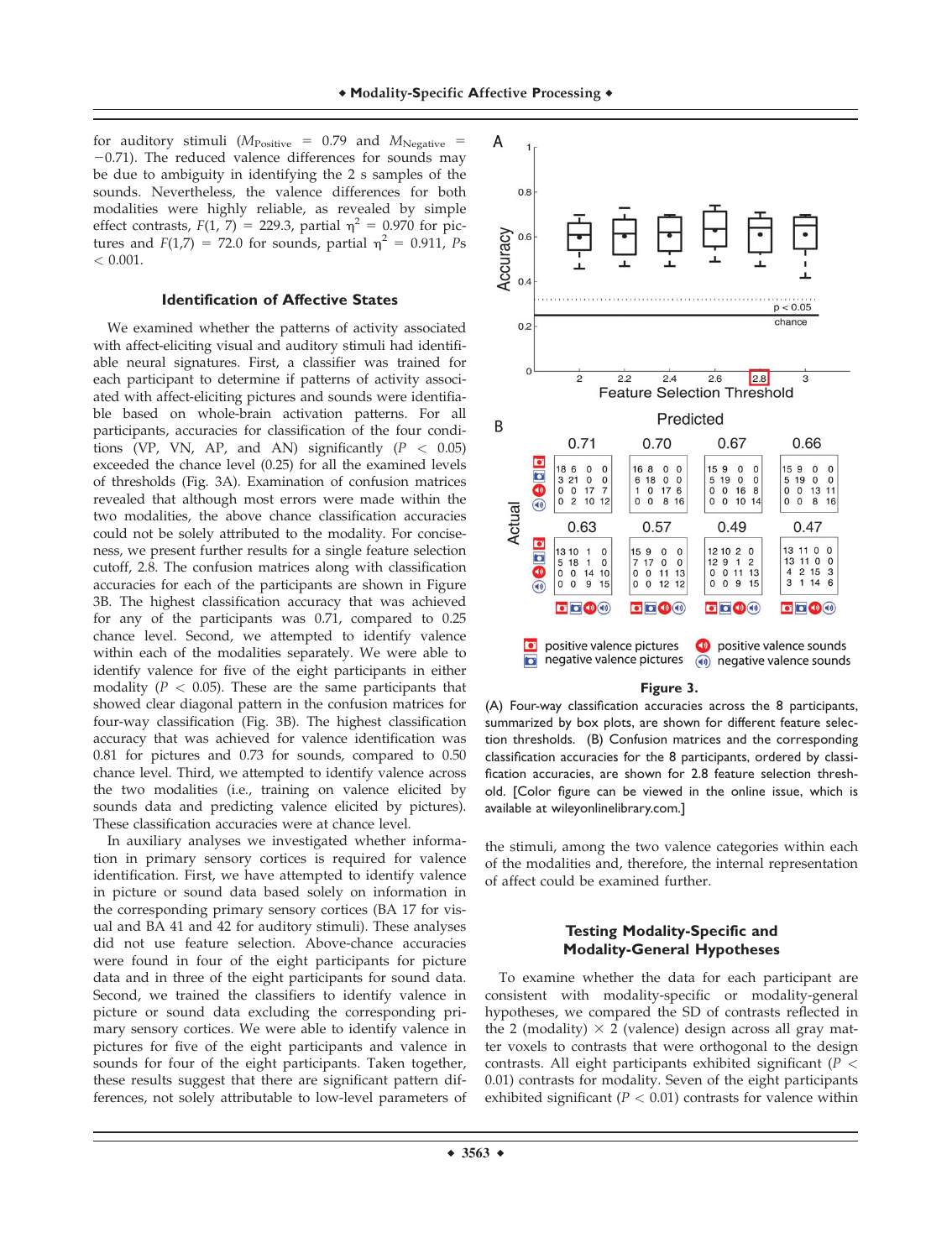| Participant    | $V - A$      | $VP - VN$    | $AP - AN$    | $P - N$      | $VP - VN - AP + AN$ |
|----------------|--------------|--------------|--------------|--------------|---------------------|
|                | 72.20 (0.00) | 30.83(0.00)  | 26.03(0.06)  | 17.98 (0.97) | 22.15(0.41)         |
| 2              | 84.21 (0.00) | 25.03(0.17)  | 28.78 (0.01) | 17.86 (0.99) | 20.21(0.90)         |
| 3              | 81.52 (0.00) | 31.82(0.00)  | 29.41 (0.00) | 20.79(0.90)  | 22.50(0.51)         |
| $\overline{4}$ | 66.58(0.00)  | 27.15(0.00)  | 24.59(0.00)  | 18.46 (0.69) | 18.17 (0.75)        |
| 5              | 48.14 (0.00) | 31.03(0.00)  | 32.14(0.00)  | 21.29(0.91)  | 23.33(0.55)         |
| 6              | 53.45(0.00)  | 26.39(0.00)  | 25.65(0.00)  | 17.80 (0.69) | 18.98 (0.39)        |
| 7              | 50.62(0.00)  | 33.80 (0.00) | 36.06(0.00)  | 23.91 (0.94) | 25.49 (0.77)        |
| 8              | 50.99(0.00)  | 27.11 (0.00) | 29.45(0.00)  | 19.17 (0.99) | 20.86 (0.86)        |

| TABLE II. Standard deviations for design contrasts, along with P values, shown in parentheses, based on 10,000 |  |  |  |  |  |  |  |  |  |
|----------------------------------------------------------------------------------------------------------------|--|--|--|--|--|--|--|--|--|
| orthogonal contrasts                                                                                           |  |  |  |  |  |  |  |  |  |

Participants are ordered by four-way classification accuracies.

Note: To evaluate significance at  $\alpha = 0.05$ , correcting for multiple comparisons, P values, shown in parentheses, can be compared to 0.01.

visual modality and seven of the eight participants exhibited significant ( $P < 0.01$ ) valence within auditory modality (Table II). None of the participants showed a significant contrast for valence-general modality or interaction contrast ( $P > 0.01$ ). The upshot of this analysis is that while there is clear evidence for significant variation attributable to modality-specific valence variation, there is little evidence supporting significant modality-general valence variation at a whole-brain level of analysis.

#### **Lower Dimensional Representation of Affective Space**

An initial STATIS analysis was conducted using all the gray matter voxels for each participant. The compromise matrix explained 86.61% of the variability in the individual cross-product matrices, thus warranting its interpretation. The first component in this analysis explained 70.12% of the total variance and clearly separated between visual and auditory conditions. The second component explained 5.98% of the total variance and clearly separated positive and negative visual conditions. The rest of the components were not easily interpretable. The lack of valence separation for auditory condition was likely due to inclusion of a large number of noisy voxels. A subsequent STATIS analysis was conducted with a subset of voxels that were sensitive to at least one of the eight exemplars (Fig. 4). This feature selection was not informed about the modality or valence. The compromise matrix explained 94.96% of the variability in the individual cross-product matrices, thus warranting its interpretation. The examination of the optimal set of weights for the eight participants revealed that participants were generally similar in their representation of affective states. Participants 8 and 7 had the smallest weights, and thus contributed less to the compromise. Note that these are the same participants that had the lowest four-way classification accuracies (Fig. 3B) as well as nonsignificant within-modality identifications of valence. Examination of the lower dimensional representation revealed that a three-dimensional space provided the most interpretable solution. Together the three

dimensions explained 96.42% of the total variance and are easily interpretable. The first component explained 92.76% of the total variance and represented modality, with strong separation between visual and auditory conditions. The second component explained 2.23% of the total variance and clearly separated positive and negative visual conditions, whereas the third component explained 1.43% of the total variance and clearly separated positive and negative auditory conditions (Fig. 5). This pattern of results is consistent with the predicted pattern from the modality-specific processing hypothesis shown in Figure 1. Taken together, the classification, statistical tests, and lower dimensional representation results provide evidence for modality-specific valence processing and little indication of modality-general valence processing at the whole-brain level of analysis.

#### **DISCUSSION**

Core affect theory proposes two relevant functional neural networks for processing affective stimuli, the sensory integration network and the visceromotor network (Barrett and Bliss-Moreau, 2009). Having two distinct networks supports the possibility of modality-specific valence processing, although it does not require it. Our presentation of affective stimuli using either auditory or visual modalities provided an opportunity to examine within the fMRI signal the relationship between valence processing and sensory modality. The modality-specific valence hypothesis predicted that there are voxels sensitive to valence differences in one modality that are insensitive to valence differences in the other modality. The modality-general valence hypothesis predicted that there are voxels sensitive to valence differences across different modalities. Our results provided several lines of evidence that supported modalityspecific valence processing, but no lines of evidence supporting modality-general valence processing.

Decoding results demonstrated that for a majority of participants valence within modality could be significantly predicted but for no participants was there significant prediction across modalities. Global tests for each individual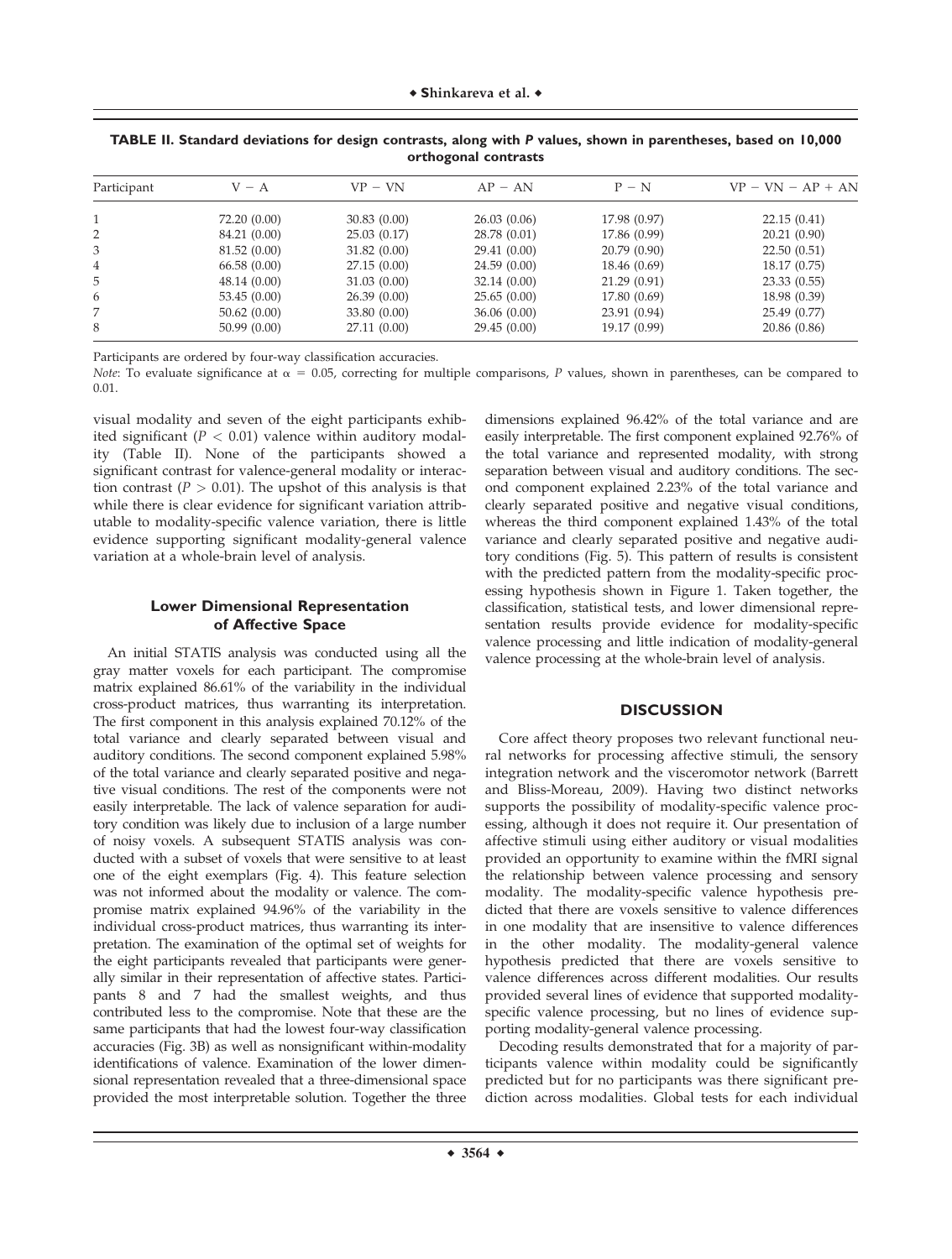

Locations of voxels used for STATIS analysis, whose average magnitude of scaled response surpassed six for at least one of the eight exemplars, are shown for each participant. Participants are ordered by the four-way classification accuracies. [Color figure can be viewed in the online issue, which is available at wileyonlinelibrary.com.]

of contrasts applied to the full set of gray matter voxels demonstrated statistically significant sensitivity of voxels to modality, valence within the visual modality, and valence within the auditory modality, but not for valence across the two modalities. Lower dimensional representations of similarity patterns across voxels supported modalityspecific processing. Valence differences for pictures were orthogonal to valence differences for sounds (Fig. 5). Thus, the pattern of results provides support for modality-

specific valence processing and no support for modalitygeneral valence processing at the whole-brain level of analysis. Note that because we did not manipulate arousal, it is unclear whether arousal differences associated with auditory and visual stimuli are encoded in a modalityspecific or modality-general way. In previous work with pictures (Baucom et al., 2012), multidimensional scaling of voxel activation patterns produced a circumplex pattern in which valence and arousal were independent dimensions. Because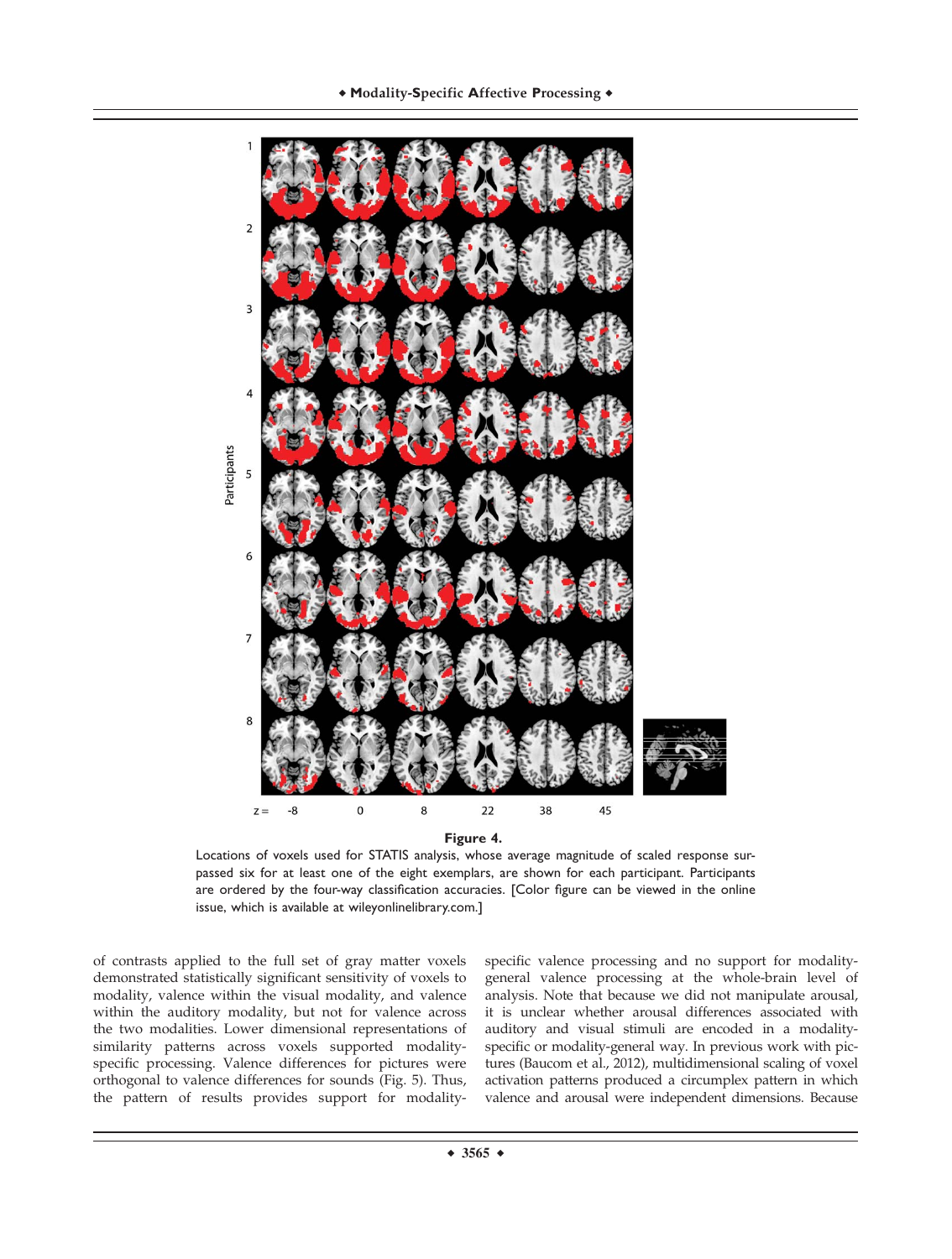

#### **Figure 5.**

Positive and negative valence for picture and sound stimuli in the space defined by the first three principal components of the compromise matrix. Component one accounts for 92.76% of the variability in the data and contrasts visual and auditory stimuli. Component two accounts for 2.22% of the variability in the data and contrasts positive and negative valence for picture stimuli. Component three accounts for 1.43% of the variability in the data and contrasts positive and negative valence for sound stimuli. Lines are used to label points in close proximity. [Color figure can be viewed in the online issue, which is available at wileyonlinelibrary.com.]

of this independence, modality-specific valence processing found in the current study has no implications for how arousal is processed. Future research can address this issue.

The finding of modality-specific valence processing is consistent with studies indicating that affective stimuli can enhance processing in sensory-relevant cortices. Valence has been shown to influence sensory processing of both visual (e.g., Lang et al., 1998; Mourao-Miranda et al., 2003) and auditory stimuli (e.g., Fecteau et al., 2007; Plichta et al., 2011; Viinikainen et al., 2012). Higher level sensory processing has also been implicated in processing of emotion stimuli. For example, Said et al. (2010) demonstrated that regions of the superior temporal sulcus can be used to decode facial expressions. Although these previous studies support sensory-specific affective processing, our results differ in at least two respects. First, our study tested for modalityspecific affective processing by including affective stimuli across modalities so that we could test for valence relationships between auditory and visual trials. The previous studies examined a single type of stimulus modality and tested in a specific region of interest linked to sensory processing of the stimuli. Second, we examined differential processing of positive and negative affect for each modality, whereas many of the previous studies compare processing of positive and negative affective stimuli to neutral stimuli.

One methodological concern when examining responses to affective stimuli is the possibility that differences in physical characteristics of the stimuli can account for observed differences between the affective categories (e.g., Fecteau et al., 2007). Moreover, an exhaustive search of all

physical characteristics may not be feasible. Thus we cannot rule out an alternative explanation that the analyses are sensitive to stimulus attributes correlated to valence. However, tests indicated that for several features there was no significant difference. Strong evidence for measurement of valence would derive from successful cross-modal classification. The lack of cross-modal classification of valence implies that there was not consistent encoding of valence across modes captured by a sufficient number of voxels to enable above chance prediction. This could reflect a lack of general valence encoding in our paradigm or insufficient methods for finding such voxels if they were highly localized. The criticism that multivariate pattern analyses in this instance may be picking up on variables other than those targeted (valence in this case) holds for most studies and reflects the correlational nature of the data. However, we do know that our stimuli differed strongly on valence and several, but not all, concomitant variables were accounted for.

One notable study that did examine affective stimuli across modalities was reported by Peelen et al. (2010). Their study presented five emotions (anger, disgust, fear, happiness, and sadness) as portrayed in either videos of facial expressions, videos of body expressions, or auditory recordings of vocalized nonlinguistic interjections. Unlike our results, Peelen et al. (2010) found evidence for modality-general emotional processing using a searchlight method. The areas of common emotional processing were located in the medial prefrontal cortex and the left superior temporal sulcus. Thus, they found evidence of supramodal representations of these emotions in high-level brain areas linked to affective processing as well as attributions of mental states and theory-of-mind. There are several differences between our study and Peelen et al. (2010) that may account for these differences in results. First, we manipulated valence rather than specific emotions. According to the theory of core affect, valence and arousal are dimensions that contribute to emotion perception but do not in themselves constitute the emotional complex (Barrett and Bliss-Moreau, 2009). Thus, it may be that when affective responses are integrated into a more complex emotional percept, modality-general processing of affect comes into play. Second, our goal was to describe the internal representation of affect experienced in an incidental exposure paradigm and not localize supramodal representations underlying the identification of specific emotions. Supramodal representations may be more likely to occur when participants are intentionally processing the stimulus in order to identify the emotion and judge its intensity, activities in which they engaged in the Peelen et al. (2010) study. It may be that the act of formulating an appropriate affect-related response engages the visceromotor network and leads to modality-general affective processing. Finally, we have examined valence across modalities at the whole-brain level of analysis and thus cannot rule out a possibility that all three of our methods were not sensitive enough to a small number of modality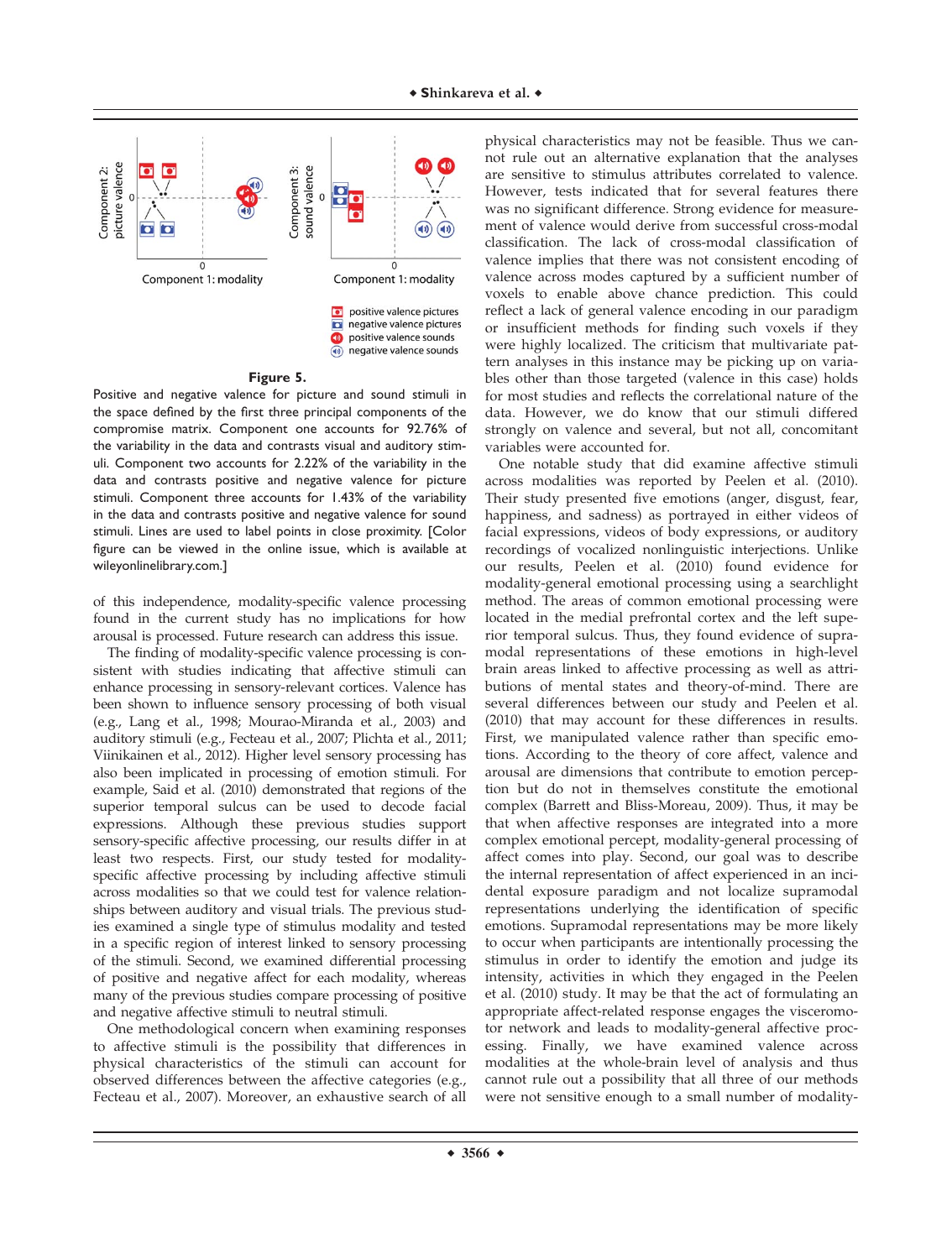general voxels.<sup>2</sup> These proposed explanations for the differences in our results and those of Peelen et al. (2010) are admittedly speculative and should be subject to testing by manipulation of task and stimulus elements of the design.

Previous studies of affective processing of sounds have often focused on responses in the auditory cortex. For example, auditory cortex has been examined for processing of affective sounds with near-infrared spectroscopy (Plichta et al., 2011). Speech content as well as speaker identity has been shown to be decoded from auditory cortex (Formisano et al., 2008). Moreover, vocal emotions (anger, sadness, neutral, relief, and joy) have been successfully decoded from bilateral voice-sensitive areas (Ethofer et al., 2009). Our study expands upon this literature by suggesting that valence can be successfully decoded from sound-sensitive areas as well.

Processing affective sounds has been previously shown to result in similar, but somewhat weaker physiological, self-report, and behavioral measures compared to processing affective pictures (Bradley and Lang, 2000; Mühl et al., 2011). Consistent with these previous findings, our behavioral results showed a greater difference in valence values for visual stimuli than for auditory stimuli. Our neuroimaging results also showed a trend for a stronger affective response to visual stimuli compared to affective response to auditory stimuli. It may be that the weaker results for sounds are due to the choice of specific exemplars, although the two sets were closely matched in normed ratings of valence (Table I). Alternatively, the pictures might have been more salient than sounds in our experiment due to presentation timing and perhaps the tendency of scanner noise to interfere with the auditory signals to some degree. Auditory stimuli durations were shortened from 5–6 s to 2 s, possibly affecting the naturalness of stimuli. However, the behavioral results showed a significant effect for valence for the pairs of shortened stimuli. Future research is needed to determine whether the auditory modality leads to reduced valence sensitivity.

Modality differences in the timing provide another possible explanation of why modality-specific valence processing was found in our study. It may be that voxels that appear to be differentially sensitive to valence for visual stimuli and auditory stimuli are actually differentially linked to the timing of valence processing. There is clear evidence that affective processing of visual stimuli is very fast and requires little exposure time (Codispoti et al., 2009; Junghofer et al., 2001, 2006). On the other hand, naturalistic auditory stimuli may require more time to identify and hence the affective processing of these stimuli may be delayed relative to visual stimuli. If this is the case, then different voxels tuned to auditory valence and

visual valence may reflect differences in the temporal processing of these stimuli rather than reflect strict modality differences. Investigations of the affective timing of stimuli presented in these two modalities should be helpful in resolving this issue.

In conclusion, we have shown the utility of examining the similarity structure of neural patterns in describing the internal representation of affective space. Modality-general and modality-specific valence hypotheses predicted distinctly different multidimensional patterning of our stimulus conditions. Our results clearly supported modalityspecific representation for our particular experimental design. However, as we have discussed, changes in presentation and task variables might lead to modalitygeneral valence representations, which could be detected by these analytic methods. Hence, we believe that similarity-based analyses of neuroimaging response patterns may provide a complementary and useful set of analytic tools for testing specific hypotheses concerning cognitive and affective representations.

#### **ACKNOWLEDGMENTS**

We thank the anonymous reviewers for helpful comments.

#### **REFERENCES**

- Abdi H, Dunlop JP, Williams LJ (2009): How to compute reliability estimates and display confidence and tolerance intervals for pattern classifiers using the Bootstrap and 3-way multidimensional scaling (DISTATIS). Neuroimage 45:89–95.
- Abdi H, Williams LJ, Valentin D, Bennani-Dosse M (2012): STATIS and DISTATIS: Optimum multitable principal component analysis and three way metric multidimensional scaling. Wiley Interdiscip Rev Comput Stat 4:124–167.
- Barrett LF, Bliss-Moreau E (2009): Affect as a psychological primitive. Adv Exp Soc Psychol 41, 167–218.
- Baucom LB, Wedell DH, Wang J, Blitzer DN, Shinkareva SV (2012): Decoding the neural representation of affective states. Neuroimage 59:718–727.
- Bishop CM (2006): Pattern Recognition and Machine Learning. New York: Springer.
- Bradley MM, Lang PJ (2000): Affective reactions to acoustic stimuli. Psychophysiology 37:204–215.
- Churchill NW, Oder A, Abdi H, Tam F, Lee W, Thomas C, Ween JE, Graham SJ, Strother S (2012): Optimizing preprocessing and analysis pipelines for single-subject FMRI. I. Standard temporal motion and physiological noise correction methods. Hum Brain Mapp 33:609–627.
- Codispoti M, Mazzetti M, Bradley MM (2009): Unmasking emotion: Exposure duration and emotional engagement. Psychophysiology 46:731–738.
- Connolly AC, Guntupalli JS, Gors J, Hanke M, Halchenko YO, Wu Y-C, Abdi H, Haxby JV (2012): The representation of biological classes in the human brain. J Neurosci 32:2608–2618.
- Dan-Glauser ES, Scherer KR (2011): The Geneva affective picture database (GAPED): A new 730-picture database focusing on valence and normative significance. Behav Res Methods 43: 468–477.

<sup>&</sup>lt;sup>2</sup>Using the same searchlight analyses strategy as in Peelen et al. (2010) study on our data did not produce any results or indicate a trend for modality-general processing, however, our study is underpowered for searchlight analyses reported at a group level.